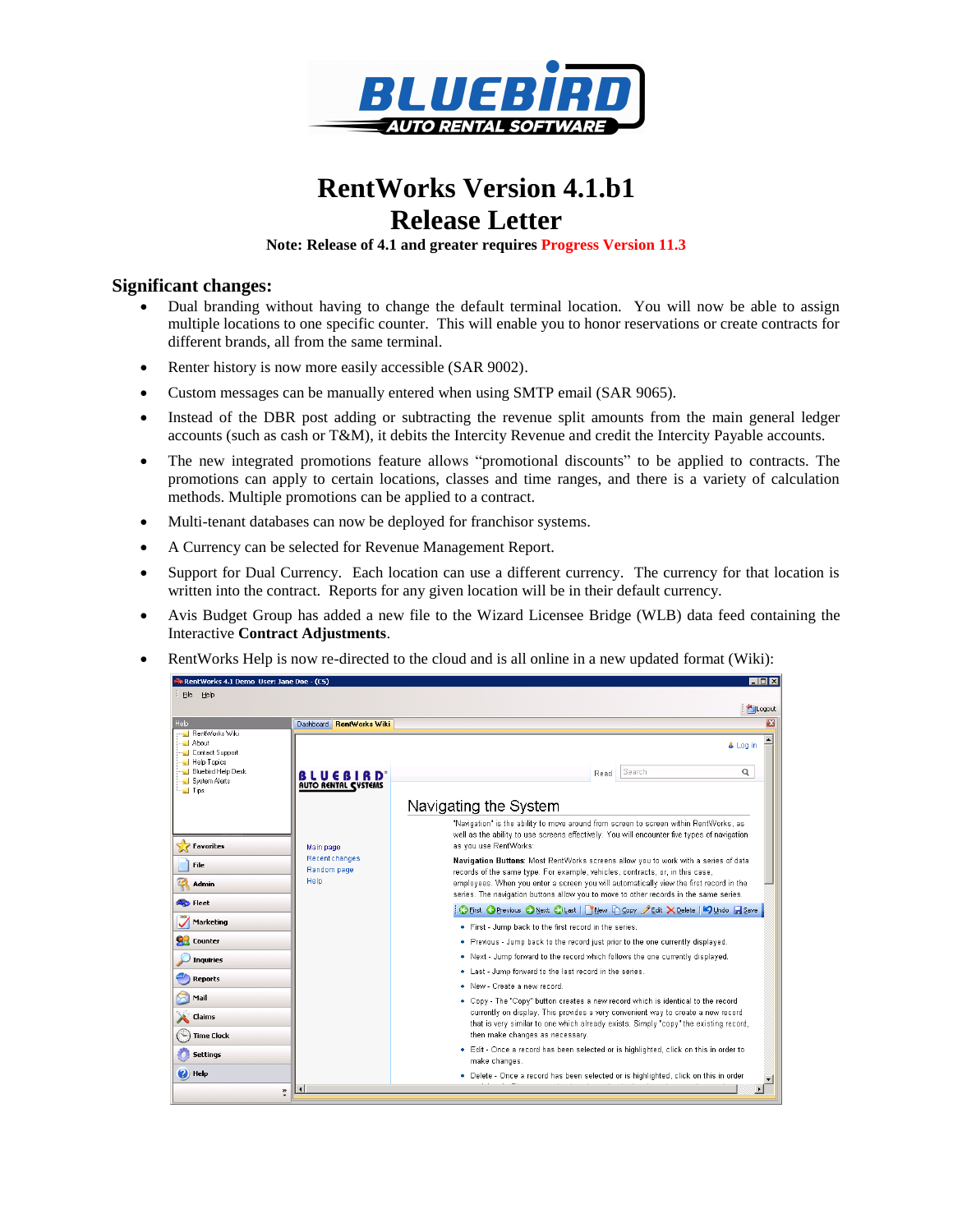#### **New Products/Add-on Modules:**

- ACE XML Reservation Link
- DealerTrack DMS (Dealership Management System)
- Auto/Mate Accounting interface
- Base24 incremental credit card processing interface
- Zurich Insurance Data Export
- Interface to JumpDrive by Brightlot?

SAR # Program Description

### Level 1

|      | Hertz Integration Project.                                                             |
|------|----------------------------------------------------------------------------------------|
| 9040 | DealerTrack Interface.                                                                 |
| 9065 | When using SMTP mail for contracts, allow a custom message to be added to the<br>email |
| 9202 | Create a rate web service for the RezPower rate feed.                                  |
| 9227 | Hertz Promo Codes.                                                                     |
| 9238 | Base24 incremental processing.                                                         |
| 9327 | Create Auto/Mate posting program.                                                      |
| 9365 | Support for Dual Currency                                                              |
| 9422 | Web Rate Lookup - Phase 1                                                              |
|      |                                                                                        |

## Level 2

| 8999 | <b>API</b>      | Add functionality to the OTA API to show the distance from a Zip code to the<br>locations.                                                                                                                                              |
|------|-----------------|-----------------------------------------------------------------------------------------------------------------------------------------------------------------------------------------------------------------------------------------|
| 9289 | <b>BarsMail</b> | When manually entering a "to" address, you cannot send BarsMail.                                                                                                                                                                        |
| 6152 | Counter         | No warning produced when the cash drawer is not open.                                                                                                                                                                                   |
| 7400 | Counter         | Vehicle O/S check is not correct on checkout when the vehicle will become out of<br>service during the rental.                                                                                                                          |
| 8414 | Counter         | Customer would like to require only a deposit of the non-tour charges on tour<br>contracts on the summary screen.                                                                                                                       |
| 8983 | Counter         | A charge included in T&M, is being added to the taxable sub-total                                                                                                                                                                       |
| 9002 | Counter         | Add a renter history toolbar button.                                                                                                                                                                                                    |
| 9131 | Counter         | When a reservation is made, the age verification check should be made against the<br>expected pickup date and NOT the current date.                                                                                                     |
| 9133 | Counter         | Enhance the VOID contract process to have a set of pre-defined selectable reasons<br>for voiding the contract                                                                                                                           |
| 9142 | Counter         | Add the estimated mileage flags to the vehicle screen when CF A1115 active.                                                                                                                                                             |
| 9148 | Counter         | Add support for multiple locations assigned to a counter.                                                                                                                                                                               |
| 9153 | Counter         | Add a "This Counter" entry to certain location combo boxes.                                                                                                                                                                             |
| 9183 | Counter         | Cannot add cash back into the cash drawer.                                                                                                                                                                                              |
| 9209 | Counter         | When a counter uses cash drawers and the cash drawer is not set up, you can still<br>open the cash drawer but cannot enter contracts.                                                                                                   |
| 9229 | Counter         | Res/Ra to a Company that does not have a company rate for the specified car class.                                                                                                                                                      |
| 9259 | Counter         | Change CC procedures to allow locations to process cards through two different<br>processors at once. CF A1118.                                                                                                                         |
| 9271 | Counter         | Rate utilization calculation should take pending opens into account.                                                                                                                                                                    |
| 9274 | Counter         | If the contract is not an insurance replacement, prevent the user from accessing the<br>insurance tabs in the Counter. Activated by CF A1119. Insurance replacement<br>contracts have the information on the Replacement tab filled in. |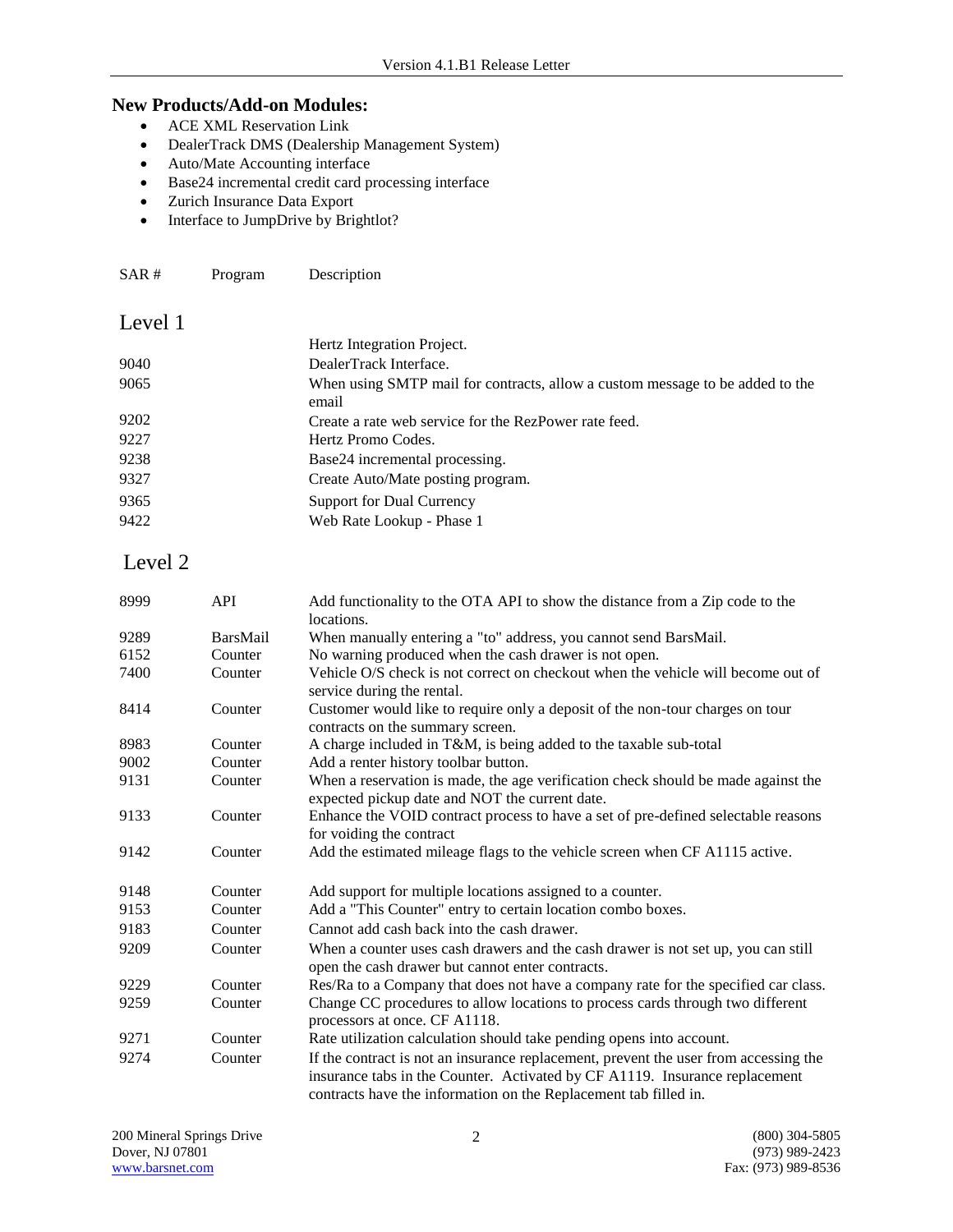| 9277         | Counter                | Field security on the summary tab during check-in, does not work correctly for<br>'add' and 'change' privileges.                                                         |
|--------------|------------------------|--------------------------------------------------------------------------------------------------------------------------------------------------------------------------|
| 9312         | Counter                | Custom toolbar buttons, such as the Void button in Contract Modify, cannot be<br>secured with menu security. They remain enabled.                                        |
| 9336         | Counter                | Users are closing the wrong contract. Add a CF to require a certain number of<br>search criteria when looking up contract to close.                                      |
| 9405         | Counter                | Insurance replacement is not correctly calculating the tax on the insurance<br>portion of the contract                                                                   |
| 9413         | Counter                | When honoring a reservation, the locations out/due are not correct.                                                                                                      |
| 1987         | <b>CQ</b> Reports      | Created a CQ rental Reason report by closed date.                                                                                                                        |
| 8930         | <b>CQ</b> Reports      | Created a Contract and Reservation CQ report.                                                                                                                            |
| 9082         | <b>CQ</b> Reports      | Create a CQ report that will produce a list of new renters added in the previous<br>month.                                                                               |
| 9122         | <b>CQ</b> Reports      | Create a CQ Fuel Consumption report to list the amount of fuel used over a range<br>of time.                                                                             |
| 9292         | <b>CQ</b> Reports      | Create a CQ Miscellaneous Sales report.                                                                                                                                  |
| 8808         | Hertz                  | Create new system task to export fleet data in a programmable format for DTAG<br>Canada's Cars+ Hertz Integration Project (CHIP).                                        |
| 8884         | Hertz                  | Create database delta and maintenance programs for new fields and tables to<br>support the model data import from Hertz/CarRent.                                         |
| 8936         | Hertz                  | Create an interface to Hertz DTG reservation delivery system.                                                                                                            |
| 9135         | Hertz                  | Enhance transaction numbers: Assign numbers by franchise. Add range types for<br>insurance replacement and manually-entered RA numbers. Add check digit logic.<br>Hertz. |
| 9158         | Hertz                  | Hertz location import.                                                                                                                                                   |
| 9159         | Hertz                  | For Hertz, vehicle exchanges need to void the current contract and create a new<br>one.                                                                                  |
| 9169         | Hertz                  | Applicant billing rules must also be followed when $Control# = "ABCBilling"$ for<br>Hertz.                                                                               |
| 9262         | Interfaces             | Allow Rent-A-Toll to send VMS type requests to get the same contract / vehicle<br>information as the existing VMS link. Add additional columns as requested.             |
| 8750         | Maintenance            | Allow reporting security by location/city/region/district                                                                                                                |
| 7436<br>9243 | Mobile<br><b>PPGEN</b> | Handheld check-in does not popup fleet messages as in V3.<br>When printing contracts the prepaid fuel level doesn't always show. It prints 8/8 but                       |
| 9023         | Reports                | not $1/2$ .<br>Changes to Projected Availability report to do away with "carry Negatives" - CF<br>B <sub>1000</sub> .                                                    |
| 9212         | Reports                | Suppress ANY emailing of reports for the Contract Receipts Report                                                                                                        |
| 9264         | Rezlink                | Develop reservation delivery system for Hertz/DTG licensees.                                                                                                             |
| 6206         | Security               | When menu security is applied to an entry, if that entry is in the Favorites section,<br>no security is applied.                                                         |
| 6341         | Security               | Enhance field security on the Summary tab to include the deposit area.                                                                                                   |
| 9386         | Settings               | Add support for CF A1095. Enhance the UI to more easily select invoices to<br>print.                                                                                     |
| 9152         | <b>WLB</b>             | Import and process new WLB Adjustments files.                                                                                                                            |
| Level 3      |                        |                                                                                                                                                                          |
| 9073         | API                    | Duplicate renters are being created in the database when processing reservations<br>and through the OTA API.                                                             |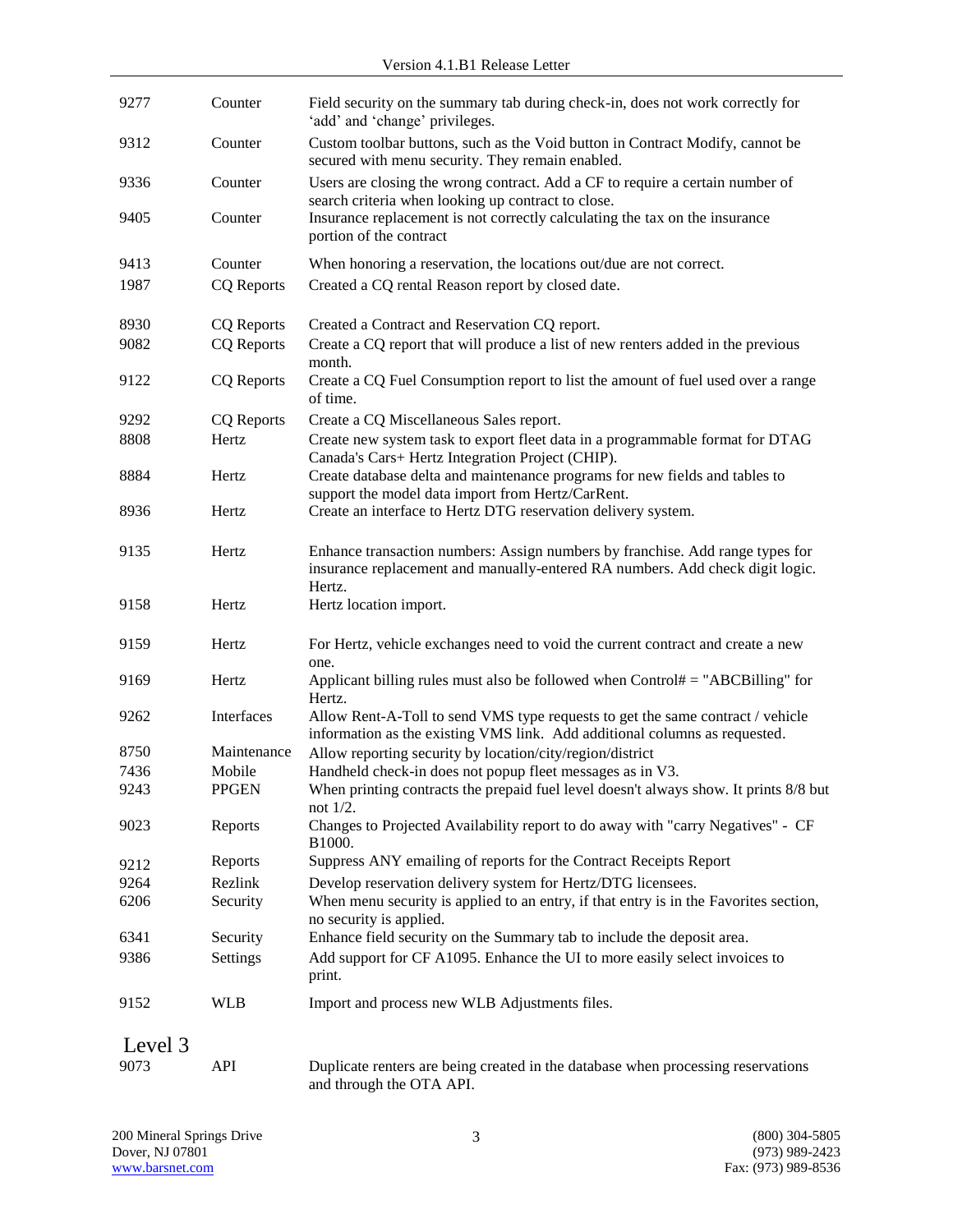| 9269                               | <b>API</b>                | The OTA_VehRes service returns a warning about an invalid referral number.<br>There is no Success tag or confirmation number in the response, but the reservation                                             |                                         |
|------------------------------------|---------------------------|---------------------------------------------------------------------------------------------------------------------------------------------------------------------------------------------------------------|-----------------------------------------|
| 9358                               | API                       | was actually created.<br>The OTA_VehAvailRate web service isn't including equipment charges in the                                                                                                            |                                         |
| 6413                               | Counter                   | response.<br>Issues with direct bill renter and CF A1012 corrected.                                                                                                                                           |                                         |
| 7674                               | Counter                   | Tax rounding issue is causing the customer to obtain a .01 additional deposit to<br>satisfy the required deposit.                                                                                             |                                         |
| 8551                               | Counter                   | Message "CC cannot be verified against established BIN ranges".                                                                                                                                               |                                         |
| 8670                               | Counter                   | On drivers tab, add date checks for future date to DOB.                                                                                                                                                       |                                         |
| 8670                               | Counter                   | Update to the add date checks for future date to DOB.                                                                                                                                                         |                                         |
| 8822                               | Counter                   | Change the spelling of 'liters' to 'litres'.                                                                                                                                                                  |                                         |
| 9045                               | Counter                   | When closing one-way "foreign" contracts, rate lines are not populated and you<br>cannot close the contract.                                                                                                  |                                         |
| 9088                               | Counter                   | In V3 when a corporate customer was added to the contract you had access to the<br>corporate customer rates comments. In V4 you do not.                                                                       |                                         |
| 9110                               | Counter                   | Audit log time stamp in the reservation is not correct. Add Hertz ABC billing<br>fields.                                                                                                                      |                                         |
| 9121                               | Counter                   | Add customer's vehicle VIN to database and have it on the Replacement tab in<br>contract processing.                                                                                                          |                                         |
| 9141                               | Counter                   | A/R# is not masked in the "Money bag" payment viewer.                                                                                                                                                         |                                         |
| 9151                               | Counter                   | Field security has been enhanced to include the source field and deposit area on the<br>Summary tab.                                                                                                          |                                         |
| 9153                               | Counter                   | Lookup by reservation # is forcing the date to be entered.                                                                                                                                                    |                                         |
| 9167                               | Counter                   | The location revenue split tab gets error $(>32 \text{ k})$ when building location lists after<br>importing huge location files.                                                                              |                                         |
| 9172                               | Counter                   | Get only owned locations when the list is too long for RW. Hertz.                                                                                                                                             |                                         |
| 9178                               | Counter                   | Change "Franchise" labels to "Brand".                                                                                                                                                                         |                                         |
| 9185                               | Counter                   | No etRRMSearch message when copying a rental agreement.                                                                                                                                                       |                                         |
| 9194                               | Counter                   | During check-in a future check-in date only calculates charges to today.                                                                                                                                      |                                         |
| 9196                               | Counter                   | Grayed out deposit area when honoring a reservation.                                                                                                                                                          |                                         |
| 9197                               | Counter                   | DealerTrack GUI stops working.                                                                                                                                                                                |                                         |
| 9204                               | Counter                   | Need the ability to allow everyone to edit tour charges except those specified in the<br>value field of CF A1116.                                                                                             |                                         |
| 9210                               | Counter                   | Return the class list for product selected.                                                                                                                                                                   |                                         |
| 9216                               | Counter                   | UK enhancement to prevent cloning of webvchr tours.                                                                                                                                                           |                                         |
| 9228                               | Counter                   | Incorrect setting of the tour flag in the Rates-RA record when the class sent in the<br>reservation does not have a corresponding rate code in the DB.                                                        |                                         |
| 9234<br>9239                       | Counter<br>Counter        | Prevent exchanges on CLOSED contracts<br>Cannot change checkout time for any apparent reason.                                                                                                                 |                                         |
| 9240                               | Counter                   | Fix problem with deposits not getting reference number assigned on a res deposit.                                                                                                                             |                                         |
| 9285                               | Counter                   | Customer needs the vehicles' owning locations to match the pickup location of each<br>rental. CF I1010.                                                                                                       |                                         |
| 9309                               | Counter                   | New ABG loyalty program.                                                                                                                                                                                      |                                         |
| 9322                               | Counter                   | The service order number entered during loaner rental entry is not displayed                                                                                                                                  |                                         |
|                                    |                           | correctly in contract modify.                                                                                                                                                                                 |                                         |
| 9335                               | Counter                   | After using the Tour button to change the applicable/included flags on<br>charges, those changes are not applied to the contract's charges. Clicking<br>on the Recalc button does not fix the problem either. |                                         |
| 9339                               | Counter                   | When editing a discount and you change a value and then UNDO, the changed<br>value is SAVED.                                                                                                                  |                                         |
| 9343                               | Counter                   | Give a warning message during exchange if the contract has been open for more                                                                                                                                 |                                         |
|                                    | 200 Mineral Springs Drive | $\overline{4}$                                                                                                                                                                                                | $(800)$ 304-5805                        |
| Dover, NJ 07801<br>www.barsnet.com |                           |                                                                                                                                                                                                               | $(973)$ 989-2423<br>Fax: (973) 989-8536 |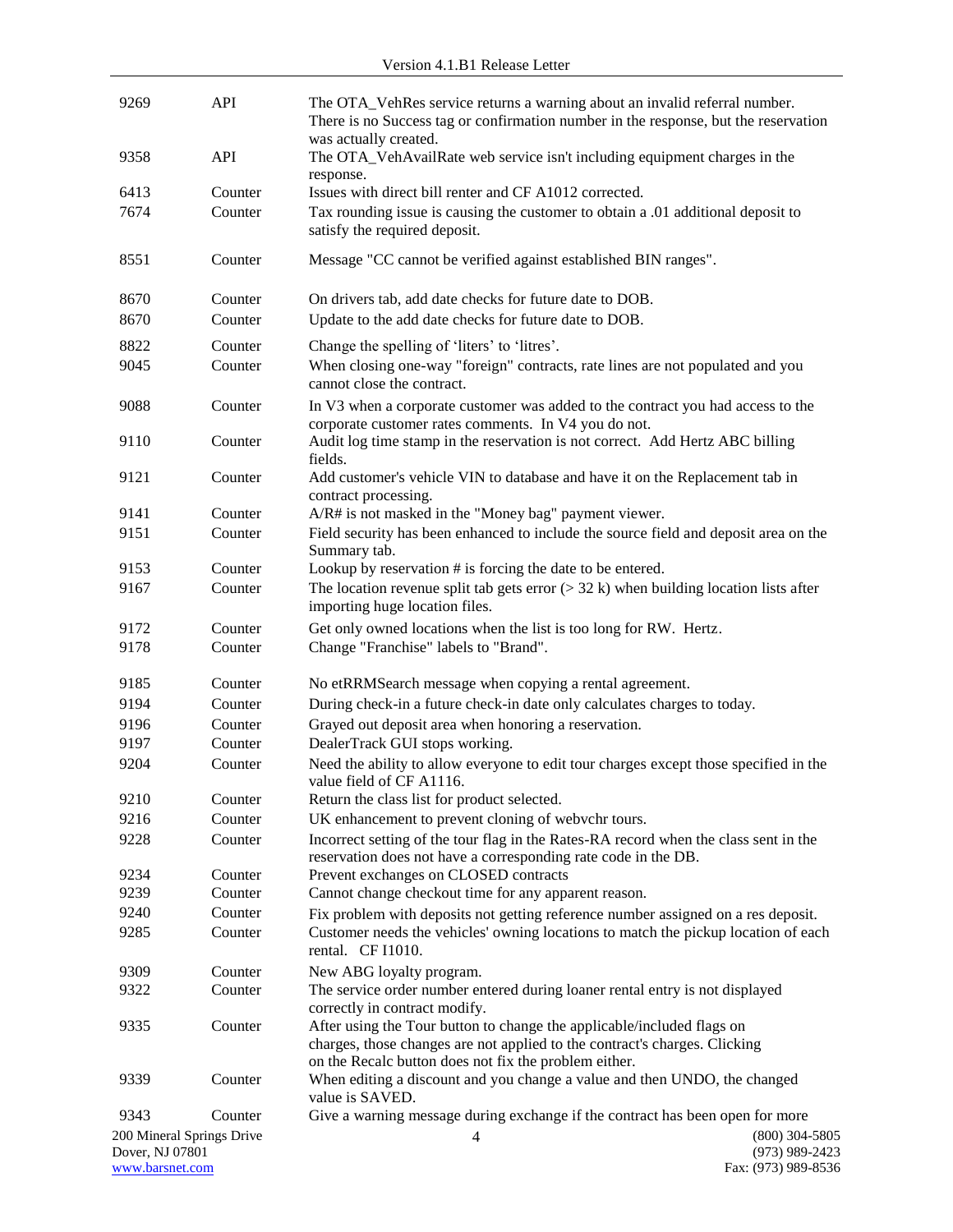| 9192 | Maintenance        | WLB currency conversion requires 10 digits for the exchange rate.                                                                                                                           |
|------|--------------------|---------------------------------------------------------------------------------------------------------------------------------------------------------------------------------------------|
| 9182 | Maintenance        | In fleet, company and renter maintenance, if you try to change successive notes on<br>successive vehicles only the first change is saved.                                                   |
| 9174 | Maintenance        | Program security tab sometimes stops working.                                                                                                                                               |
| 9143 | Maintenance        | Create a location search screen to find foreign locations by franchise, city, etc.                                                                                                          |
|      |                    | codes.                                                                                                                                                                                      |
| 9114 | Maintenance        | The location maintenance program is removing apostrophes from existing location                                                                                                             |
| 8969 | Maintenance        | Pay Type and Expires fields on the Company Billing tab are not accessible.                                                                                                                  |
| 8574 | Maintenance        | Add Prefix back into transaction number maintenance                                                                                                                                         |
| 7702 | Maintenance        | No etSystemSettings record is available message when in fleet maintenance.                                                                                                                  |
| 9411 | Interfaces         | AR posting file. Governed by CF P1026.<br>Rent-A-Toll build is taking way too long to run.                                                                                                  |
| 9325 | Interfaces         | Manual.<br>MAS90 - Export voucher# (from Payments.PONumber) and renter's last name with                                                                                                     |
| 9319 | Interfaces         | see if they should be included. The Rev flag is the correct field to use.<br>RRM.RenterID not getting assigned when ADP Customer ID creation is set to                                      |
| 9303 | Interfaces         | When finding charges, Access Dimensions posting is looking at the TMPack flag to                                                                                                            |
| 9295 | Interfaces         | always.<br>Put PO Number in Reference column (column L) of Xero post interface.                                                                                                             |
| 9278 | Interfaces         | Add charge description column to Xero export. Change date format to mdy,                                                                                                                    |
| 8987 | Interfaces         | Updates for Post Xero accounting posting.                                                                                                                                                   |
| 8573 | Interfaces         | Additional changes to the Serti dealership export.                                                                                                                                          |
| 8733 | Inquiries          | Write inquiry to help with tying Innervation payment report to payment record in<br>Rentworks                                                                                               |
| 9396 | Hertz              | Ensure that each VIN in the export is 17 characters.                                                                                                                                        |
| 9371 | Hertz              | Hertz: Add the Owning-Area field to the database, maintenance screen and assign it<br>in the import                                                                                         |
| 9334 | Hertz              | Hertz - Add Inv.FinanceLocation as Alternate Owner on fleet service tab                                                                                                                     |
| 9290 | Hertz              | DTAG Fleet import changes.                                                                                                                                                                  |
| 9273 | Hertz              | Hertz, use transmitted reservation rates when CF F10111 is active, even if local rate<br>matches.                                                                                           |
| 9256 | Hertz              | Add AltID option to fleet lookup.                                                                                                                                                           |
| 9247 | Hertz              | Create a system task to import Hertz fleet status changes.                                                                                                                                  |
| 9244 | Hertz              | Allow override of CF A1112, by entering a group in the value field.                                                                                                                         |
| 9025 | Data Links         | Enhance dollar warehouse translations for all franchise settings and fix validation.                                                                                                        |
| 9450 |                    | Auto-apply company override charge not added to the contract.                                                                                                                               |
| 9444 | Counter<br>Counter | Invalid handle message on one-way rentals                                                                                                                                                   |
| 9443 | Counter            | Processing reservations for repeat renters deletes the existing CDW change and<br>applies the default coverage.                                                                             |
|      |                    | vehicle on the contract                                                                                                                                                                     |
| 9432 | Counter            | calculated.<br>When searching for a contract to check-in by unit number, return only current                                                                                                |
| 9420 | Counter            | with an outstanding issue<br>If you adjust the fuel slider before entering a check-in mileage, no fuel charge is                                                                            |
| 9372 | Counter            | on the local system, create the complete rate structure from the reservation<br>CC Refunds allowed to be greater than the amount already taken. Released to build                           |
| 9347 | Counter            | screen.<br>When the tour setup doesn't include a valid rate and the reservation rate code is not                                                                                            |
| 9346 | Counter            | becomes unresponsive.<br>When resizing the print preview window, the widgets at the bottom of the window<br>are cut off. Also, reinstate custom feature A1017, for hiding the print preview |
| 9344 | Counter            | than 28 days.<br>When printing through Ericom, sometimes the print preview window locks up and                                                                                              |
|      |                    |                                                                                                                                                                                             |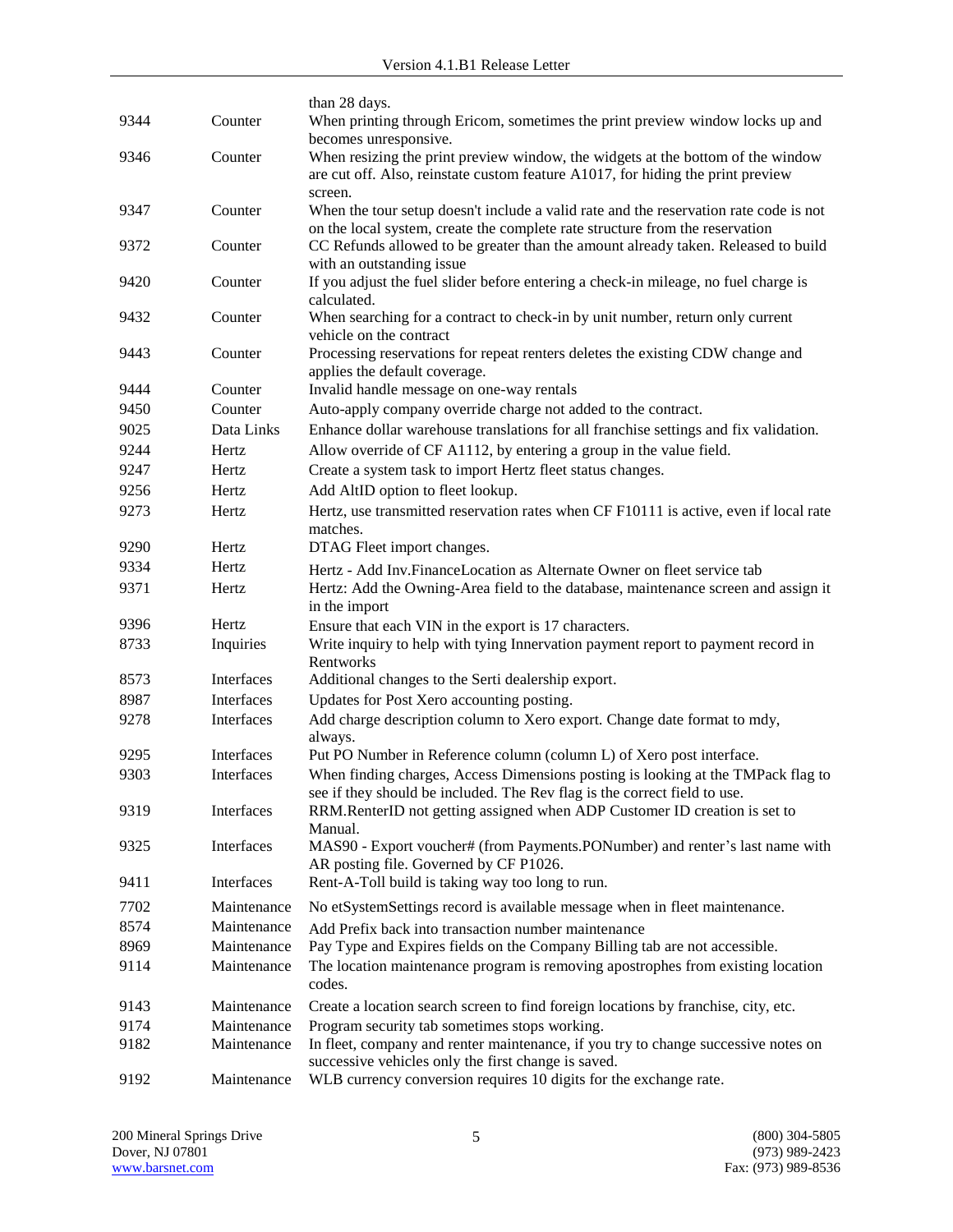| 9193            | Maintenance               | Remove the phone number column and lockout columns from the employee lookup<br>and skip inactive employees.                                  |                                      |
|-----------------|---------------------------|----------------------------------------------------------------------------------------------------------------------------------------------|--------------------------------------|
| 9205            | Maintenance               | Field validation takes place during 'undo' in maintenance programs.                                                                          |                                      |
| 9206            | Maintenance               | In non-rev programs, if you try to change successive notes on successive vehicles                                                            |                                      |
|                 |                           | only the first change is saved.                                                                                                              |                                      |
| 9217            | Maintenance               | In Employee maintenance, there is NO check box for "Inactive"                                                                                |                                      |
| 9218            | Maintenance               | The system clears the lockout date when updating an locked employee record.                                                                  |                                      |
| 9222            | Maintenance               | In cash receipts, add an invoice date to the browser and allow sorting by columns.                                                           |                                      |
| 9225            | Maintenance               | When cloning locations, need a way to clone charge and GL account records<br>specific to that location.                                      |                                      |
| 9226            | Maintenance               | Update to make the fees and taxes applicable charges more intuitive in the<br>maintenance program.                                           |                                      |
| 9363            | Maintenance               | We need to track changes to fleet records                                                                                                    |                                      |
| 8358            | <b>PPGEN</b>              | When you conditionally print a page, the page prints anyway (blank or filled in).                                                            |                                      |
| 9186            | <b>PPGEN</b>              | Add option to change font color to PPGEN.                                                                                                    |                                      |
| 9186            | <b>PPGEN</b>              | Prevent undefined font color on PPGEN import.                                                                                                |                                      |
| 9298            | <b>PPGEN</b>              | Add contract promotions to PPGEN.                                                                                                            |                                      |
| 9398            | <b>PPGEN</b>              | When using Vehicle (All) in PPGEN and the correct extent, the description is not<br>correct when the contract has exchanges on it.           |                                      |
| 8413            | Reports                   | All report GUIs are not holding class selection.                                                                                             |                                      |
| 8684            | Reports                   | Add right-click to show report options.                                                                                                      |                                      |
| 8957            | Reports                   | Add check-in/check-out rental agent/employee to the Revenue Management report.                                                               |                                      |
| 9107            | Reports                   | Fleet Sales report column alignment and message correction.                                                                                  |                                      |
| 9132            | Reports                   | Enable hidden option to show only lower rates with the Rate Exception report.                                                                |                                      |
| 9181            | Reports                   | In the Fleet Depreciation Report output to Excel, some dates are being exported<br>with a 2 and 4 digit years.                               |                                      |
| 9189            | Reports                   | Utilization calculation incorrect in summary of the Loaner Usage and Cycle<br>reports.                                                       |                                      |
| 9230            | Reports                   | Reservation and Contract report interface generates an error upon opening.                                                                   |                                      |
| 9232            | Reports                   | Avis Gas report converted from V3 to V4.                                                                                                     |                                      |
| 9287            | Reports                   | Remove the LPR options button from the Avis Fee Report.                                                                                      |                                      |
| 9300            | Reports                   | Convert the ABP Commissions maintenance screen from version 3 to version 4.                                                                  |                                      |
| 9304            | Reports                   | There are ? appearing in the last page of the Open Loaner Contracts Report.                                                                  |                                      |
| 9391            | Reports                   | Add Profit Center to MAS90 AR posting file                                                                                                   |                                      |
| 9329            | Reports                   |                                                                                                                                              |                                      |
| 9351            | Reports                   | Convert Document Control report programs from V3 to V4                                                                                       |                                      |
|                 |                           | Convert Vehicle Depreciation Allocation report from version 3 to 4.                                                                          |                                      |
| 9377            | Reports                   | Increase the format field for Discount column in the DBR printed output.                                                                     |                                      |
| 9378            | Reports                   | Increase the format spec for the column and total values in the Revenue<br>Management report                                                 |                                      |
| 9393            | Reports                   | Convert vehicle cost report from V3 to V4                                                                                                    |                                      |
| 9061            | Rezlink                   | Change date assignments in Thrifty and Dollar rez links from<br>DATE("MM\DD\YY") to DATE(Month, Day, Year) to work with -d dmy<br>parameter. |                                      |
| 9106            | Rezlink                   | Reservation links may send blank reservation numbers - or email reservation<br>format may have changed without prior notice.                 |                                      |
| 9184            | Rezlink                   | Allow reservation cancel in multiple ways using OTA.                                                                                         |                                      |
| 9198            | Rezlink                   | Add Hertz Bluechip (Thrifty) / Express (Dollar) mapping.                                                                                     |                                      |
| 9207            | Rezlink                   | The ACE reservation link sends only daily and weekly rates - but customers want                                                              |                                      |
|                 |                           | to calculate as if they are sending extra day and weekly rates.                                                                              |                                      |
| 9221            | Rezlink                   | Rezlink reservation rates have a booking start of 1:00, should be 0:00.                                                                      |                                      |
| 9233            | Rezlink                   | Additional Fox3 reservation format changes.                                                                                                  |                                      |
| 9282            | Rezlink                   | Parse Apex location tags.                                                                                                                    |                                      |
| 9307            | Rezlink                   | Assign RentWorks discount reason from Budget's coupon code /CPN.                                                                             |                                      |
| Dover, NJ 07801 | 200 Mineral Springs Drive | 6                                                                                                                                            | $(800)$ 304-5805<br>$(973)$ 989-2423 |

[www.barsnet.com](http://www.barsnet.com/) Fax: (973) 989-8536